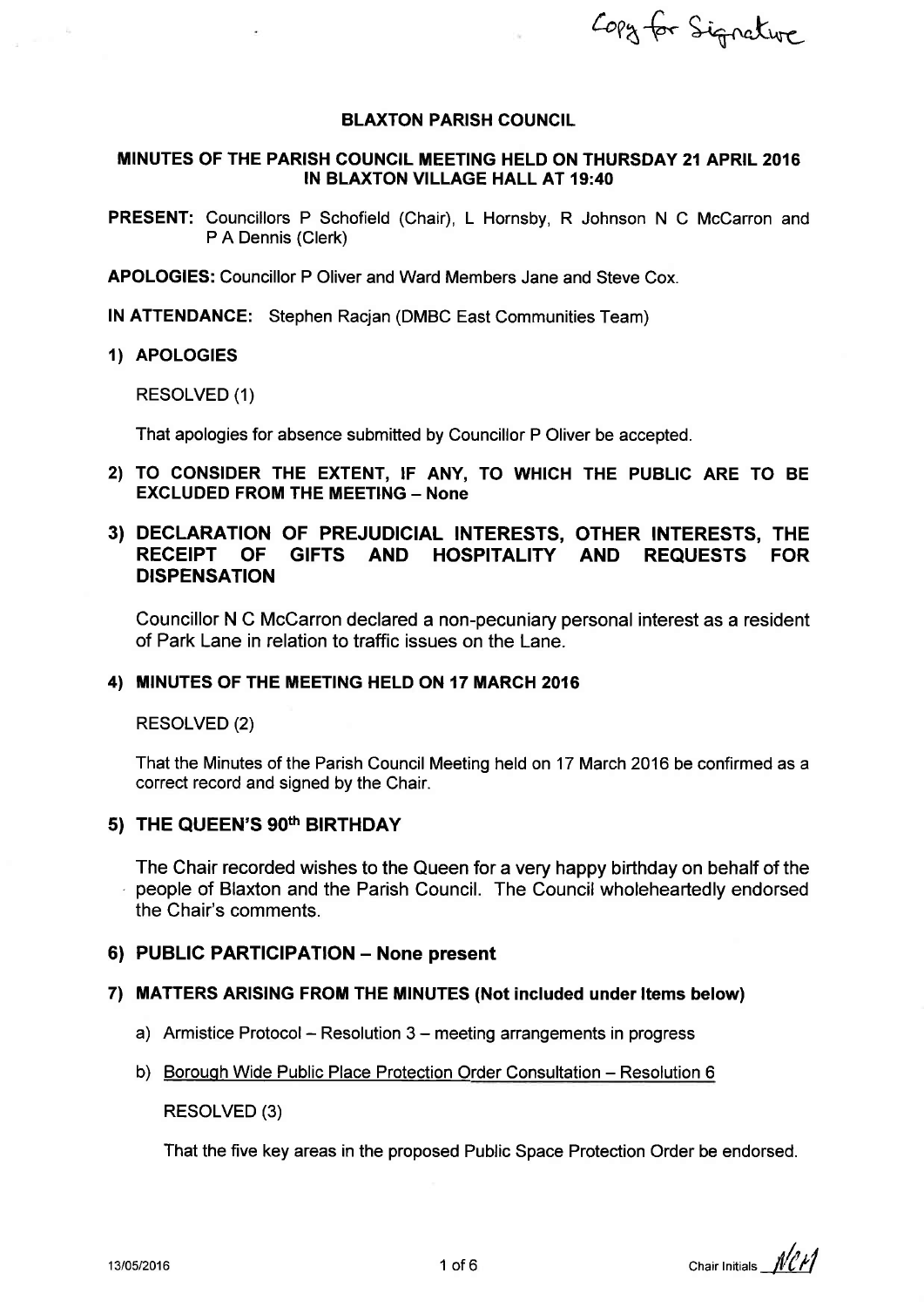## RESOLVED (4)

That in respect of the Blaxton and Finningley Joint Playing Field the Council endorses the decisions of Finningley Parish Council and the Joint Playing Field Association to require that dogs are kept on leads at all times.

#### RESOLVED (5)

That in respect of Blaxton Playing Field on Bank End Road, a ban on all dogs, in line with current Parish Council policy, be requested since the field is relatively small and intended as an area for safe play by children.

## 8) DONCASTER SHEFFIELD AIRPORT

#### a) Noise Monitoring Equipment on Summerfields Drive - Resolution 4

RESOLVED (6)

That the continued failure of the Airport to provide functioning portable Noise Monitoring equipment for location on Summerfields Drive be noted.

RESOLVED (7)

That, in view of the size of the Noise Monitoring unit, the Clerk be requested to check if DMBC would agree forthe unit to be located on the Summerfields Drive green space area.

#### b) CAA Launches Major Consultation on Improvements to UK Airspace Change Process

RESOLVED (8)

That no comment be made on this consultation due to the technical knowledge required to understand the document.

## c) Airport Consultative Committee - Agenda 14 April 2016

Councillor N C McCarron reported on the recent meeting.

RESOLVED (9)

That Councillor McCarron be thanked for her report.

## 9) POLICING ISSUES - None

#### 10) DMBC EAST AREA COMMUNITIES TEAM ISSUES

a) Accident Blaxton Roundabout

It was reported that three accidents had occurred recently at Blaxton Roundabout, two of which were believed to have been reported to the Police. On 2 April a vehicle had ended up on its roof whilst the weekend before a 4 x 4 vehicle had damaged a garage at Blaxton House. ln addition, a minor shunt had also been noted by residents. lt was understood that in each case vehicles travelling from Station road (A614) towards the roundabout had failed to stop for traffic already crossing the roundabout from Bank End Road (B1396).

I Chair Initials  $\mathcal{U}\ell$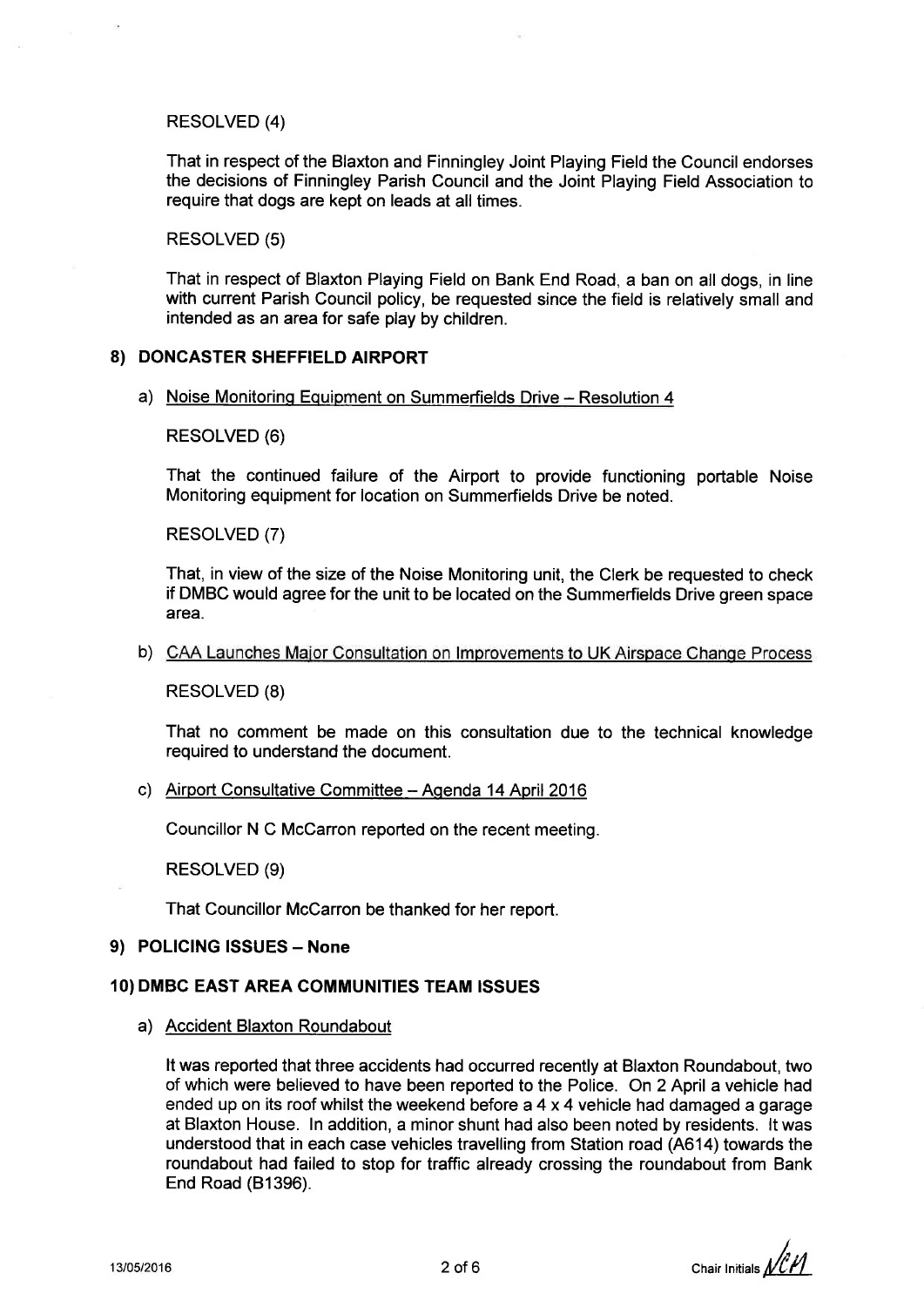The Council was concerned that once again there was clear indication that action was needed by DMBC to prevent accidents at the Roundabout and to reduce traffic speed on the approaches. lt was recalled that on two previous occasions DMBC had refused to undertake a traffic speed and volume census on the approaches to the Roundabout. The last response in December 2015 from DMBC Highways had stated that DMBC had no traffic flow data and was effectively basing its assessment on traffic flows which had been measured at Bawtry and Auckley.

Members also commented that road safety could be improved if the vegetation on the Roundabout was completely removed.

RESOLVED (10)

The Clerk be requested to contact DMBC to ask for a site meeting to discuss these issues with appropriate DMBC Officers with a view to seeking traffic management improvements in the interests of road users and pedestrians.

- b) Dog Fouling  $-$  No current issues
- c) Loose Horses No current issues
- d) Meet The Mayor Kilham Hall, Branton 11 August 2016 Noted
- e) Carers Week  $6 12$  June 2016 Noted
- f) Tour de Yorkshire 30 April 2016 Noted

#### 11)WARD MEMBERS REPORT

ln the absence of Ward Members the Clerk repofted on issues (a) and (b) below.

a) Planning Approval 15/02005/FUL - Signage at 62 Park Lane

RESOLVED (11)

That it be noted that the Planning Officer was still waiting for a reply from the Agent handling this issue.

b) Planning Approval 15/02005/FUL - Signs along Park Lane to indicate that turning is available

The Clerk was unaware of any progress on the provision of a 'No Thoroughfare' sign or about residents' reservations on the legality of placing vehicle advisory signs on their own property.

RESOLVED (12)

That the Clerk be requested to contact DMBC, Ward Members and residents in an effort to progress the issue outlined above.

c) Regular Meetings with Ward Members for Chairs and Clerks

RESOLVED (13)

That the offer of regular meetings for Chairs and Clerks with Ward Members be declined with thanks because it was felt that there was benefit for all Blaxton Members and members of the public to be involved in discussions with Ward Members at Council meetings.

13/05/2016 **3** of 6 **chair Initials**  $\mathcal{M}^T$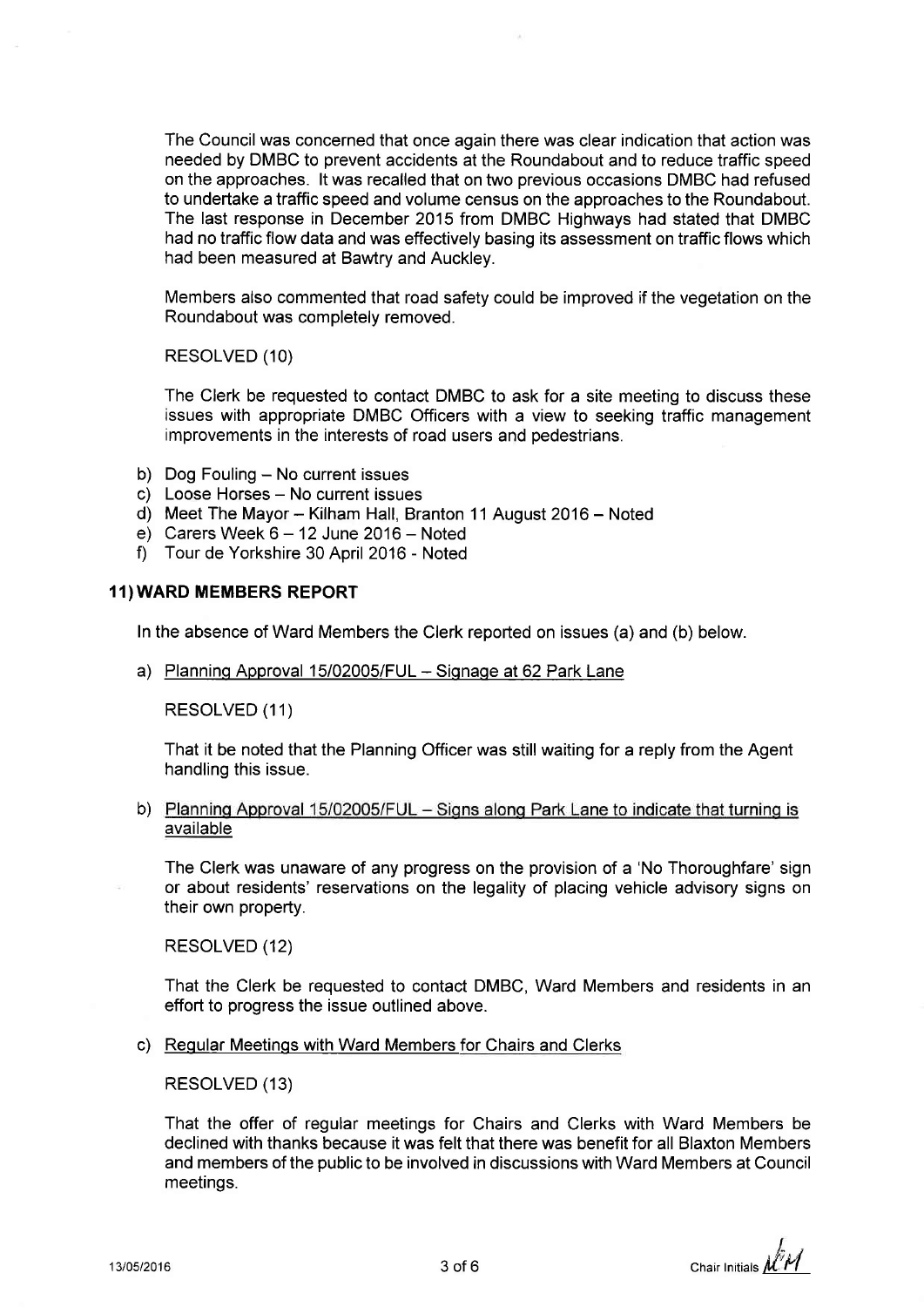# 12) ACCOUNTS & FINANCIAL MATTERS

# a) Pavments 21 April <sup>2016</sup>

RESOLVED (14)

That the following items be approved for payment:-

| <b>Payee/Invoice No</b>                   | <b>Description</b>                                                                                       | <b>Net</b> | <b>VAT</b> | <b>Total</b> |
|-------------------------------------------|----------------------------------------------------------------------------------------------------------|------------|------------|--------------|
| <b>Blaxton Village Hall</b><br>Committee  | Grant 2016/17                                                                                            | 1,600.00   | 0.00       | 1,600.00     |
| <b>YLCA</b>                               | Subscription 2016/17                                                                                     | 388.00     | 0.00       | 388.00       |
| <b>DMBC</b><br>22106113                   | Dog Waste Bin 07/12/15 - 27/03/16 - 3<br>bins @ £5.15 each for 16 weeks                                  | 247.20     | 49.44      | 296.64       |
| Denton & Nickels Ltd<br>00004547          | Replace 1 floodlight and 2 junction boxes<br>on War Memorial 01/12/15                                    | 95.00      | 19.00      | 114.00       |
| P Schofield -<br><b>Cheque No. 100831</b> | Chair's Allowance 2015/16                                                                                | 120.00     | 0.00       | 120.00       |
| Need A Hand - 1668                        | Cut and Strim grass on Joint Playing Field<br>Ramp 12/04/16                                              | 50.00      | 0.00       | 50.00        |
| Need A Hand - 1669                        | Cut and Strim Blaxton Playing Field<br><b>Entrance and around Play Equipment</b><br>12/04/16             | 25.00      | 0.00       | 25.00        |
| Need A Hand $-$ 1670                      | Clear weeds and waste from War<br>Memorial and apply weed killer 12/04/16                                | 35.00      | 0.00       | 35.00        |
| Need A Hand $-$ 1670                      | Supply and fit padlock to Blaxton Playing<br>Field inner field gate 12/04/16 - key<br>broken in old lock | 20.00      | 0.00       | 20.00        |
| P A Dennis                                | Salary April 2016                                                                                        | 360.26     | 0.00       | 360.26       |
| P A Dennis                                | Office, Telephone, Broadband Allowance<br>April 2016                                                     | 23.60      | 0.00       | 23.60        |
| P A Dennis                                | Reimbursement for 1&1 Website Hosting<br>costs 08/04/16 - 08/05/16                                       | 19.99      | 4.00       | 23.99        |
| <b>HMRC</b>                               | Month 1 Contributions                                                                                    | 91.40      | 0.00       | 91.40        |
| Viking - 95883                            | 2 HP364XL Inks - C/M + Carriage                                                                          | 20.88      | 4.18       | 25.06        |
| Viking - 96508                            | 1 HP364XL Ink $-$ Y                                                                                      | 9.29       | 1.86       | 11.15        |

**Total**  $3,184.10$ 

b) Bank Reconciliation March 2016 - noted

- c) Balances against Budgets to 31 March 2016 noted
- d) CouncilAssets
	- i) All Risks lnsurance Cover

It was reported that not all items on the Councils Asset and Inventory Register were included in the all risks section of the current insurance. Current cover was £48,920 whereas the estimated value of items was £64,876. The increase in premium to provide cover of £64,900 would be £73 at renewal.

13/05/2016 **4** of 6 **chair Initials**  $\sqrt{r}$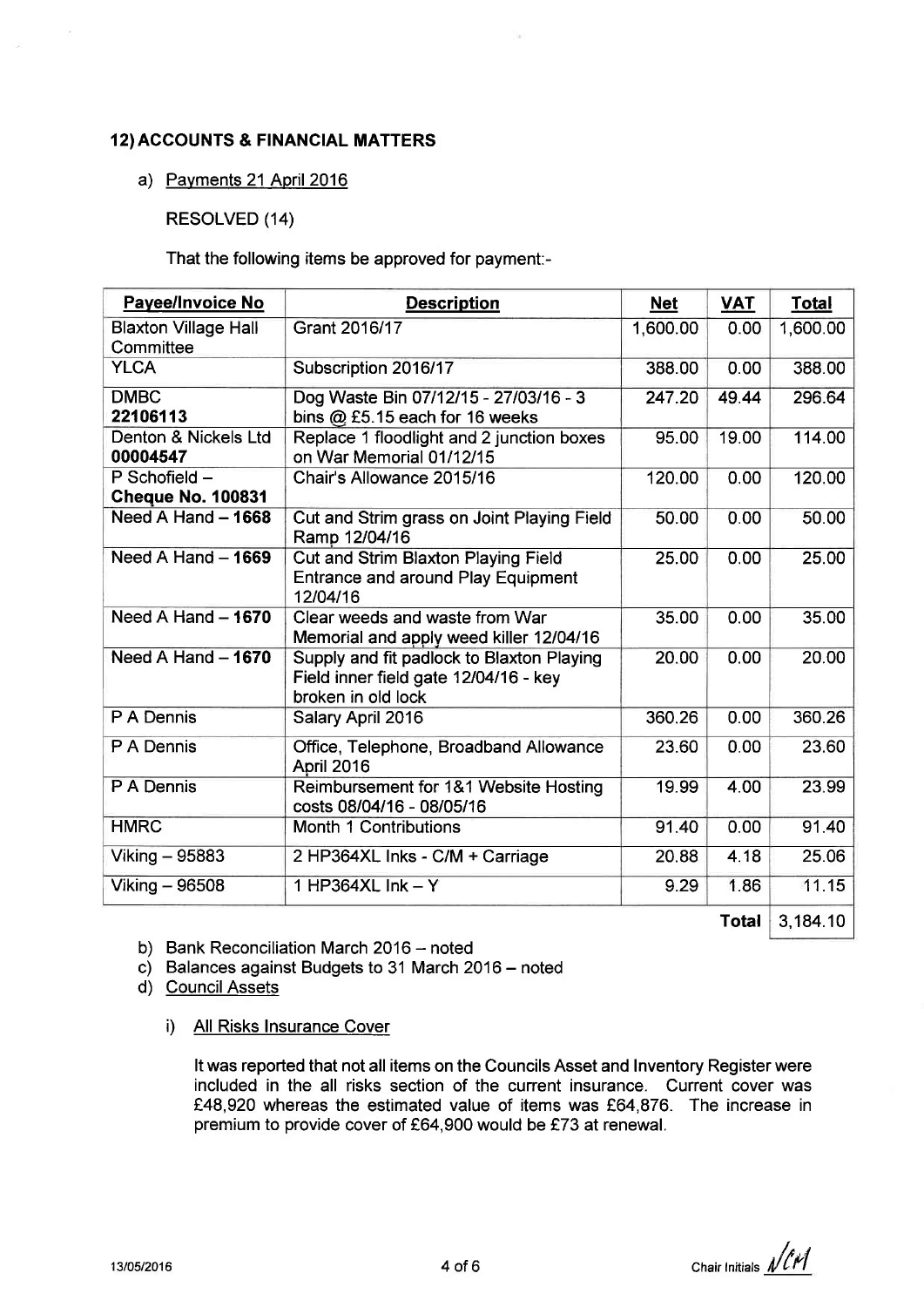RESOLVED (15)

That the Council's all risks insurance cover be increased to f64,900 from 1 June 2016.

ii) Recommendation for Write-off - Christmas Lights

RESOLVED (16)

That the blue and white LED Christmas Lights, Asset Register Number 24, which were beyond repair, be written off the Register and taken to a recycling site.

## 13) PLANNING

- a) DMBC Planning Applications None
- b) Planning Application 15/01057/REMM Land At Station Road Blaxton Doncaster DN9 3AQ - Possible use of Section 106 Funds Resolution 14 - DMBC Rejection -Noted with great disappointment
- c) Misson Springs Fracking Updates Noted
- d) Summerfields Estate Green Space Noted

## 14) CHAIR'S REPORT - Covered under Annual Report

## **15) BLAXTON PLAYING FIELD**

a) Fencing Quotations

The Clerk reported that quotations had been sought from three contractors for the supply and installation of 5 mm galvanised, PVC coated chain link fencing but had only received one written and one oral communication in response.

RESOLVED (17)

That the quotation from Ranskill Fencing Ltd of £1,033 to fence the boundary at the far end (Eastern boundary) of the playing field be accepted.

## 16) BLAXTON VILLAGE HALL - Committee not met

## 17) JOINT PLAYING FIELD

- a) Letter of Appreciation for Grant 2015/16 Noted with thanks
- b) Joint Playing Field Minutes 3 March and Agenda 20 April 2016 Noted
- c) Pavilion update

Councillor Johnson reported that a start had been made on building the new pavilion and that progress could be viewed on the Finningley Parish Council website.

RESOLVED (18)

That congratulations on the start of the work be recorded.